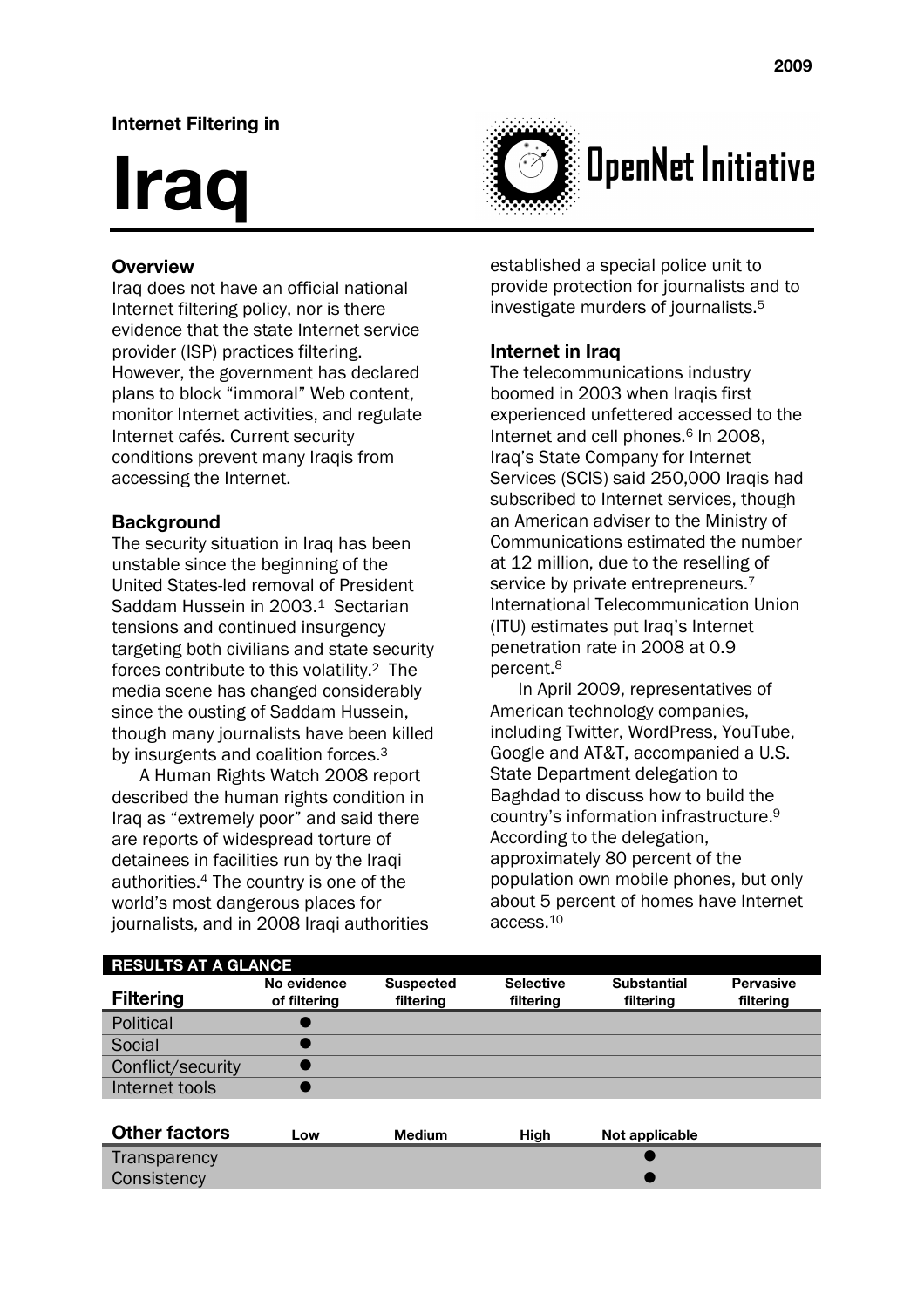# **KEY INDICATORS worst best** GNI per capita, PPP (current international \$)……………………......2,170 . Life expectancy at birth (years)………………………………………………….59 … Literacy rate (% of people age 15+)……………………………………………74 … … Human development index (out of 177)………………………..unavailable Rule of law (percentile)………………………………………………………………..1 … Voice and accountability (percentile)……………………………………….…10 … …. Digital opportunity index (out of 181)……..…………………….unavailable Internet users (% of population)…………………….……………..............0.95 .

Iraq's Internet penetration rate is the lowest in the region.<sup>11</sup> An official with an Iraqi mobile network operator attributed this to the lack of a high-speed Internet backbone connecting cities within the country to the outside world and the lack of a unified national telecommunications law and regulatory framework.12 Private telecommunication companies complain that telecom regulations are poor and that regulatory decisions have been made by the government's Ministry of Communications, which lacks independence.13

Different groups in Iraq have used social networking Web sites in different ways and for different purposes. For example, some Iraqis upload to YouTube video clips about everyday life in their country during the United States-led occupation, while insurgent groups upload video clips that show assaults on American and Iraqi forces in addition to pro-terrorism propaganda.14 Militant groups also use the Internet to recruit new members. The U.S. military said in March 2008 that it had captured and killed al-Qaeda members in Iraq responsible for producing and disseminating propaganda videos and other materials to thousands of Web sites.<sup>15</sup> As the Internet continues to be a battleground for coalition forces and insurgent groups, terrorists have reportedly developed online encryption tools which provide secure Internet communication for the Iraqi insurgent groups. 16

Interestingly, British solders serving in Iraq and Afghanistan have used the social networking sites and videosharing sites, such as YouTube, to publicize their own grievances on issues such as poor equipment, accommodation and pay.17

Internet services in Iraq are provided by the State Company for Internet Services (SCIS), an offshoot of the Ministry of Communications.<sup>18</sup> Private telecommunications operators in Iraq include Asiacell,<sup>19</sup> Etisaluna,<sup>20</sup> and Zain.21

#### **Legal and regulatory frameworks**

The Iraqi constitution protects freedom of expression as long as the expression "does not violate public order and morality."22 Material that labels anyone an apostate – an accusation often leveled against Shiites by Sunni extremists – is specifically forbidden.<sup>23</sup> Though the U.S.-led invasion is credited with increasing freedoms of expression and the press, in July 2009 the government announced plans to begin restricting violent and sexually themed content, both online and off. The proposed reforms include banning Web sites that contain content relating to "drugs, terrorism, gambling, negative remarks about Islam and pornography."24 Book publishers must sign agreements with the Ministry of Culture pledging not to publish offensive material, and Internet cafés must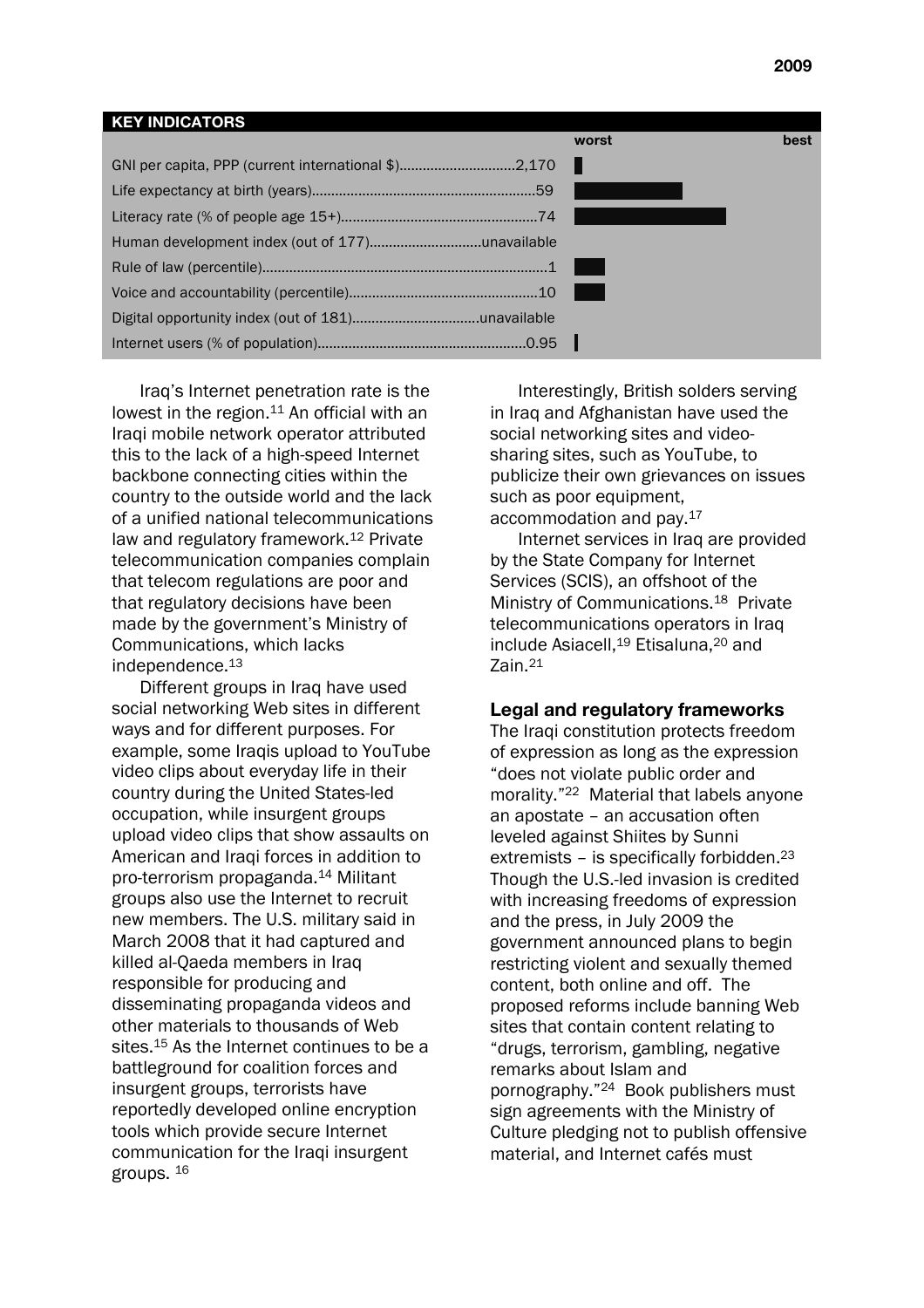register with the authorities or face closure.25

These restrictions follow an April 2009 study by a committee established by the SCIS focused on blocking "immoral" Web content and how to prevent "abuse" of the Internet. Another committee, also established by SCIS, was given the task of regulating and licensing private Internet cafés and enforcing restrictions "to create a healthy and safe environment" for Internet users.26

The Commission of Media and Communications (CMC), which was established in June 2004, regulates media and telecommunications in Iraq and has exclusive powers, as a legal authority, to grant licenses and regulate communications, broadcasting and information services in the country.27 The CMC imposes a number of restrictions on media workers in Iraq. For example, it forced journalists to sign a "Code for Media during Elections" before they could be accredited to cover the January 2009 provisional elections. The Code prohibited journalists from criticizing candidates' programs.28 Reporters Without Borders called this measure a "threat to the freedom to work of Iraqi and foreign journalists."29

The media has also been targeted by legal offenses. In May 2009, Reporters Without Borders condemned what it described as "the Iraqi government's continuing legal offensive against independent news media, which for the first time is also targeting Internet media." 30 The condemnation came after a Baghdad court ordered the Germanbased Web site Kitabat to pay NID1 billion (EUR630,000) in damages. The lawsuit was brought by Iraq's Prime Minister Nouri al-Maliki after the site published an article accusing his chief of staff of using his position to get jobs for his relatives.

The Prime Minister later withdrew his action against the Web site, but he brought a libel suit against the Londonbased Guardian newspaper, demanding a million dollars in damages from the paper for describing his government as "authoritarian."31

In addition, even though a 2008 press law abolished prison sentences for press offenses, journalists face working restrictions, especially in the border region of Kurdistan, and there is pressure on local media to report positively about the country.32

In addition to laws regulating the media in Iraq, the country's security situation is also a serious consideration for media workers. The conflict in Iraq has been the among the deadliest for the press, and about 90 percent of media workers killed in the country have been Iraqis, who continue to be targeted by various groups.33 According to the Committee to Protect Journalists, as of March 2009 at least 136 journalists have been killed in Iraq in work-related incidents since March 2003.34

#### **Surveillance**

Iraq's Ministry of Communications said in February 2009 that it signed a deal with a French company to implement a security system on the Internet network in Iraq. The Minister of Communications explained that with the new system, it will be possible to monitor the Internet and to block access to specific online content, especially if there is a concern over national security information or information related to public morals.35

With respect to the U.S.-led occupation, the BBC reported that the "Pentagon is keeping a close eye on what its troops post online, with special attention being paid to videos that show the aftermath of combat." The BBC added that, "[o]ne soldier who served in Iraq in 2005 told the BBC there was 'a tight watch' being kept on video and pictures posted to MySpace, with civilian contractors monitoring the internet on behalf of the Pentagon." The BBC has not been able to confirm that contractors are scouring the Internet for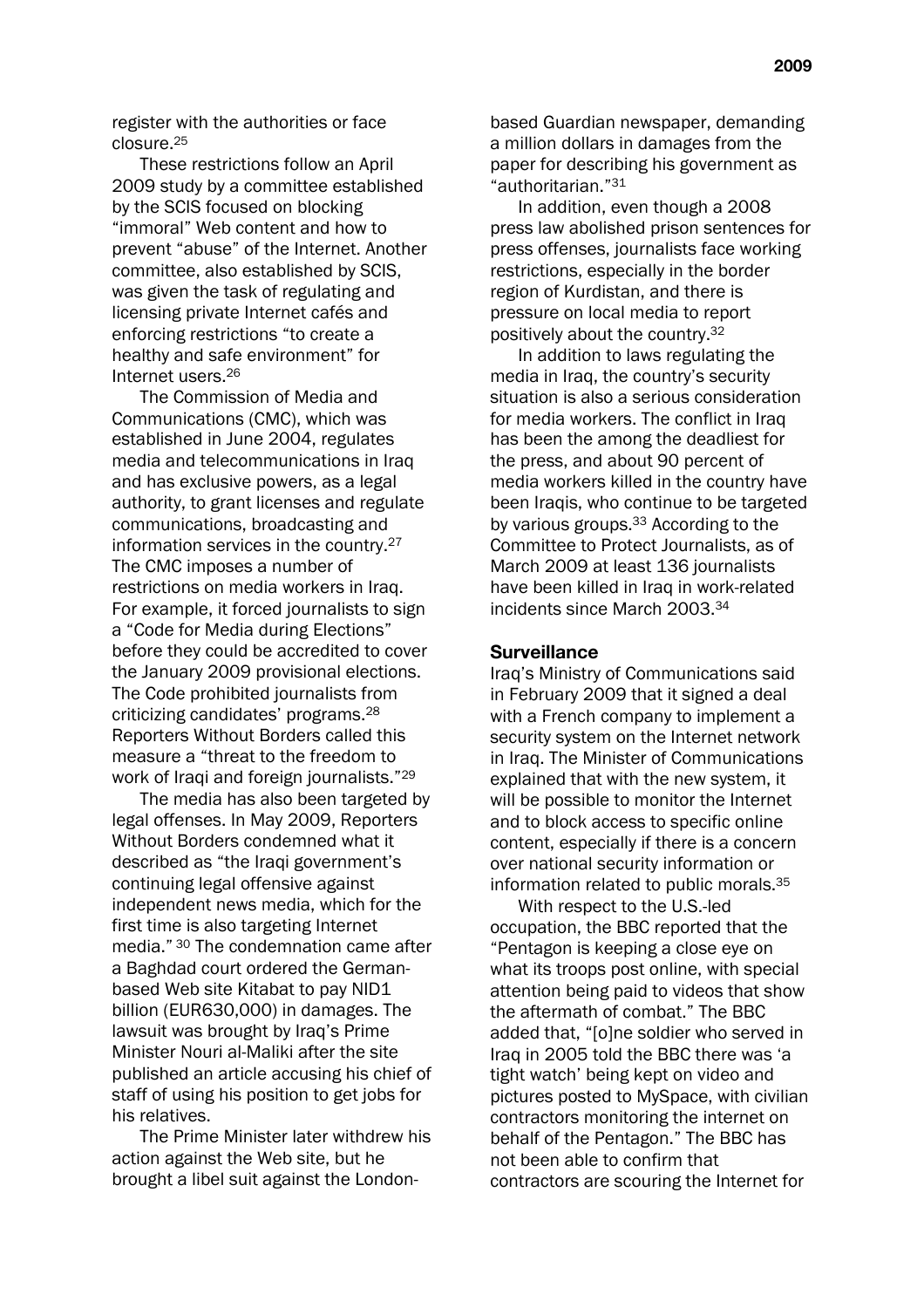inappropriate material from the military, but reported that "US Central Command—which is responsible for troops in Iraq and Afghanistan—does have a team reading blogs and responding to what they consider inaccuracies about the so-called war on terror."36

#### **ONI testing results**

ONI conducted 2008-2009 in-country tests on two Iraqi ISPs, the State Company for Internet Services and Itisaluna.

Similar to 2007-2008 results, tests revealed no evidence of technical filtering for any of the categories tested.

In August 2008, Internet users reported that a mobile phone operator in the city of Basra started to block violent as well as pornographic content. The company confirmed that it implements a filtering regime but said the regime was not mandated by the state but rather by the company's management.37

In January 2007, at the request of the British government, Google agreed to remove updated images that included British bases in Iraq from Google Earth after British divisional headquarters came under almost daily mortar barrages.38

#### **Conclusion**

Internet access in Iraq remains largely unfettered, but this is likely to change, as the authorities have initiated measures to censor Internet content and monitor online activities. In addition, the government has launched legal offensives against independent news media and Web sites.

Despite increase in media freedom since the fall of Saddam Hussein, the ongoing security condition has made the country one of the deadliest for the media and has made journalists and media professionals working in Iraq particularly vulnerable.

# **NOTES**

- 1 "Country profile: Iraq," *BBC News*, July 1, 2009, http://news.bbc.co.uk/2/hi/middle\_east/
	- country\_profiles/791014.stm.

- 4 Human Rights Watch, "Iraq: Events of 2008,"
	- http://www.hrw.org/en/node/79254.
- 5 Reporters Without Borders, "Annual Reports - Iraq," http://www.rsf.org/enrapport152-Iraq.html.
- 6 Tina Susman, "Iraqi software pirate likes it offshore, where his skills mean good business," *Los Angeles Times*, May 25, 2008,

http://www.boston.com/news/world/midd leeast/articles/2008/05/25/iraqi\_softwa re\_pirate\_likes\_it\_offshore\_where\_his\_skil ls\_mean\_good\_business/.

- 7 Ibid.
- 8 International Telecommunications Union, "ITU Internet Indicators 2008," http://www.itu.int/ITU-D/icteye/Reporting/ShowReportFrame.as px?ReportName=/WTI/InformationTechnol ogyPublic&RP\_intYear=2008&RP\_intLang uageID=1.
- 9 Gillian Reagan, "Twittering in Baghdad Silicon Valley execs join State Department delegation to Iraq," *Metroactive*, http://www.metroactive.com/metro/05.0 6.09/news-0918.html.
- 10 Ibid.
- 11 Tom Gara, "Iraq hopeful of high-speed Internet," *The National*, June 1, 2009, http://www.thenational.ae/article/20090 601/BUSINESS/906019995/1005.

- 13 "Iraq's regulatory woes," *ITP.net*, November 5, 2008, http://www.itp.net/news/537239-iraqsregulatory-woes.
- 14 "Iraqis use YouTube to send up life in war zone," *Telegraph*, January 29, 2008, http://www.telegraph.co.uk/news/worldn ews/1576948/Iraqis-use-YouTube-tosend-up-life-in-war-zone.html.
- 15 Randy Fabi, "U.S. military says hits al Qaeda propaganda units," *Reuters*, March 22, 2008,

http://in.reuters.com/article/worldNews/i dINIndia-32630020080322.

<sup>2</sup> Ibid. 3 Ibid.

<sup>12</sup> Ibid.